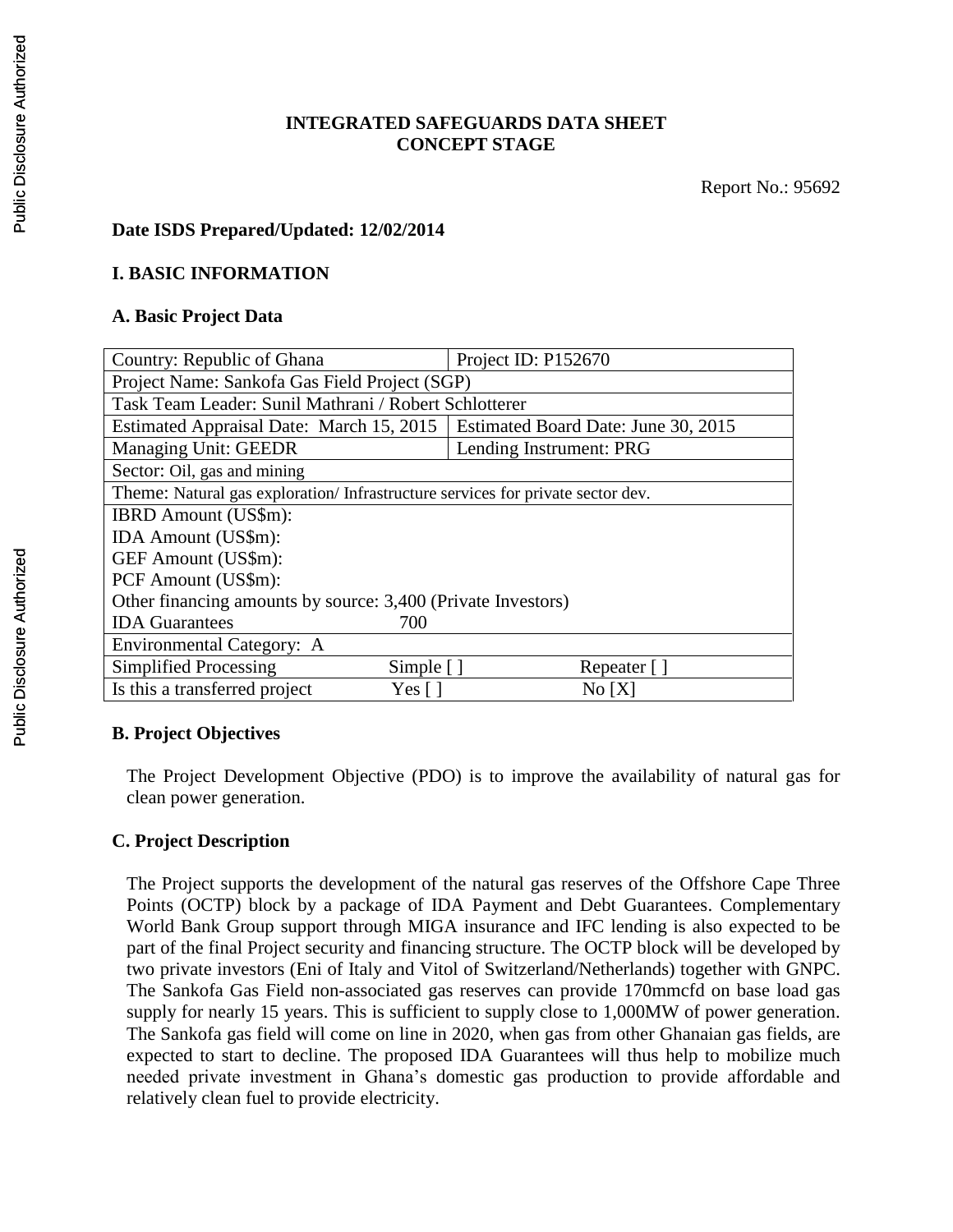The Sankofa and Gye Nyame gas fields ("Sankofa Gas Field") and the Sankofa East oil field, are located 60km offshore in the Western Region of Ghana. The Sankofa Gas Field is part of the OCTP block, together with the Sankofa East oil field. The OCTP will be developed in two phases. Phase 1 of the OCTP encompasses the development of the Sankofa oil field and Phase 2 caters for the development of non-associated gas in the Sankofa Gas Field. IDA Guarantee support proposed hereunder would only relate to the OCTP's Phase 2 development. The oil development structure under the OCTP Phase 1 will not benefit from IDA Guarantee support.

## **D. Project location and salient physical characteristics relevant to the analysis of environmental and social risks and impacts (if known):**

The Sankofa Gas Field is in the Gulf of Guinea, at a depth of about 1,000m, approximately 60 km south of the Ghanaian coastal community of Atuabo. Gas will be transmitted from the FPSO via a 63-km undersea pipeline that makes its landfall slightly to the west of the community of Sanzule, in the Western Region of Ghana. From the landing point, a pipeline of approximately 800 m will convey the gas to the Onshore Receiving Facility (ORF) for compression. A short pipeline will carry the compressed gas to the GNGC pipeline, adjacent to the ORF site to the north. The locations of the additional compression stations mentioned in the project description are not yet known, but at the one required for interconnection with the GNGC pipeline, and possibly both, would be considered associated facilities that would need to be included in the safeguards arrangements for the project.

With the exception of small patches of swamp forest and wet evergreen forest, the forest that may once have been on the ORF site has been disturbed by human activity -- mainly plantations of cassava, pineapple, coconut and oil palm. A small tributary to the Amansuri River crosses the site from west to east near the shore and may have scattered mangroves. There are dense mangroves along this tributary but further downstream, off the proposed site. The beach crossing itself will be challenging, because the shoreline is rock with a relatively thin layer of sand. Coastal erosion is a problem in the area, and depending on how the pipeline is installed, it could aggravate the erosion. Endangered sea turtles and various marine mammals including whales frequent the Gulf of Guinea, which is also an important resource for artisanal and commercial fisherfolk. Sea turtles use the Ghanaian beaches for nesting; whether the location of the pipeline landfall is a nesting area will have to be determined in the ESIA. There are no living coral reefs in the project-affected area.

AAt least three villages – Sanzule, Bakanta, and Krisan – are close enough to the proposed location to be at some risk in the event of an accident resulting in explosion or fire at the ORF. Acquisition of land for the project will affect the livelihoods of 202 persons, 166 of whom are farmers. There are 21 structures on the land; 13 of them are residential, most of them simple houses on the beach used by migrant fishermen with permission of the village chief. There are 264 farm plots to be acquired, and 51 aquaculture ponds. The presence of shrines and other sacred places has been confirmed.

## **E. Borrower's Institutional Capacity for Effective SEMS:**

Eni has a well-established corporate Health, Safety and Environment (HSE) Policy endorsed by its Managing Director and applicable to all operations of the company and to its contractors and subcontractors. The HSE Policy and the Operation Controls that are associated with it have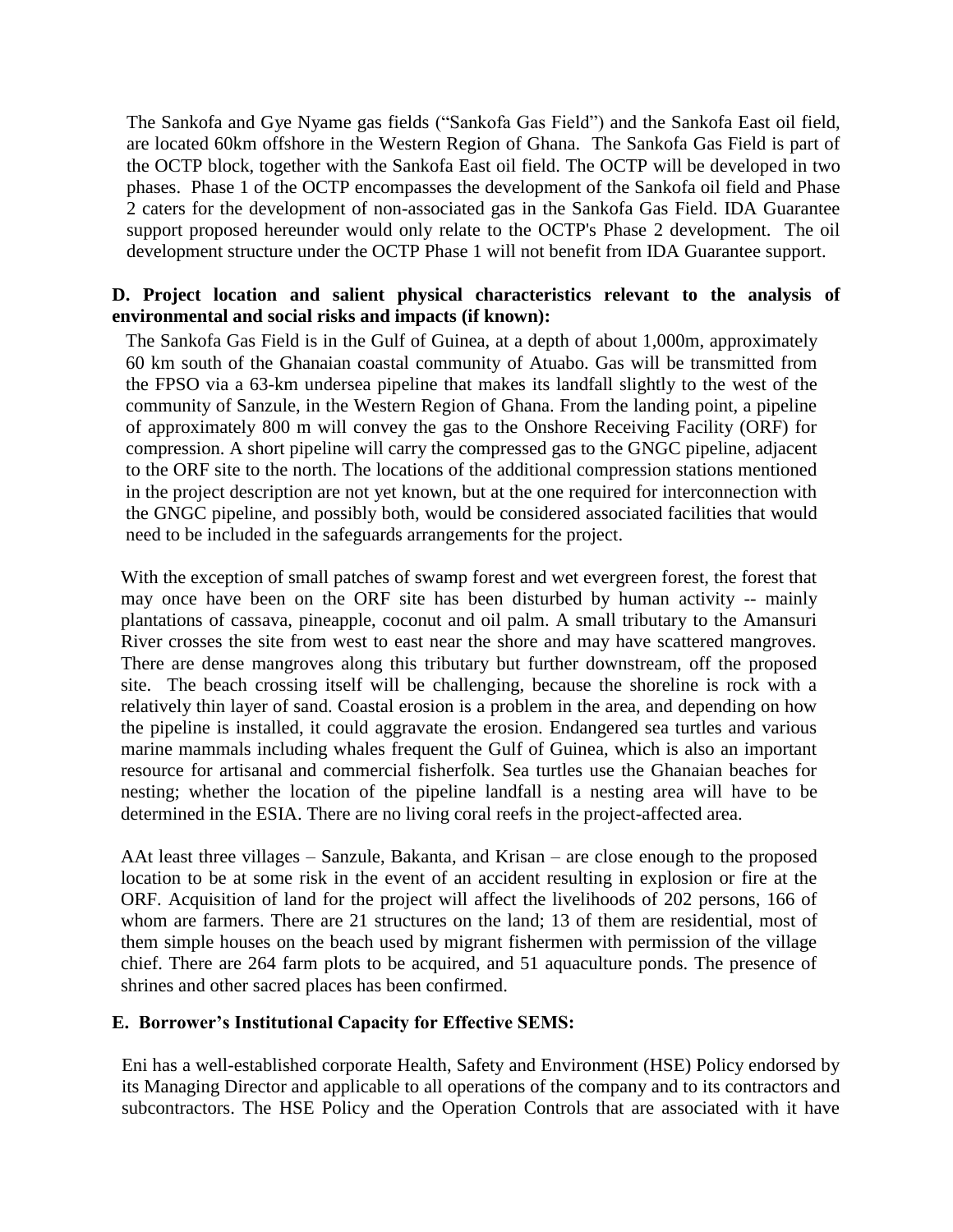been developed and are implemented in accordance with ISO 14001 Environmental Management System specifications. Eni also has an in-house Environmental, Social and Health Impact Assessment Standard that is aligned with international best practice. The Eni project team will include an environmental advisor and an environmental lead, both reporting to the resident engineer.

## **F. Environmental and Social Safeguards Specialists on the Team:**

Thomas Walton, Consultant – Environmental Specialist Demba Balde-- Social Safeguards Specialist

# **II. PERFORMANCE STANDARDS THAT MIGHT APPLY**

| Performance Standards (please explain why)              | Yes | No | TBD |
|---------------------------------------------------------|-----|----|-----|
| <b>PS 1: Assessment and Management of Environmental</b> |     |    |     |
| and Social Risks and Impacts                            |     |    |     |

The project has been categorized as Category A, requiring a full ESIA, and meets the criteria in OP 4.03 for application of the Performance Standards. Ghana EPA is also requiring a full ESIA. Eni has already prepared a separate ESIA for OCTP Phase 1 that is about to be submitted to EPA for review. The ESIA for Phase 2 (SPG) will include the FPSO, since it is a shared facility, and will address the other impacts of Phase 1 as part of the cumulative assessment. One or both of the additional compressor stations GNPC will need to utilize the gas will be covered in the ESIA as associated facilities. Drilling operations, laying of the undersea pipeline, installing the beach crossing, installing the pipeline from the beach to the ORF (which involves a river crossing and disturbance of some wet evergreen forest mixed with coconut palms), and clearing the locations for the ORF, base camp and helipad are the main sources of potential environmental impact during construction. During operation, the most significant event that could affect the marine and coastal environments is a crude oil spill from the FPSO, which handles oil and associated gas from the OCTP Phase 1 as well as non-associated gas from SGP, or from the rupture of a flow line from an oil well to the FPSO. Possible accidents involving gas leaks, fire or explosion at the FPSO or the ORF or its pipelines are also concerns. Management of drilling wastes and cuttings, solid waste and hazardous waste, air emissions and noise will be important. Aspects of the natural and human environments that could be impacted are: air quality, marine water quality, surface and groundwater quality at the ORF site, coastal erosion, noise levels at the FPSO, ORF, and drilling rigs, occupational health and safety, aquatic/benthic life disturbance (fishes, marine mammals and turtles), community health and safety, livelihoods from farming and fishing activities, and disturbance of cultural heritage.

| <b>PS 2: Labor and Working Conditions</b> |  |
|-------------------------------------------|--|
|                                           |  |

Any facilities involving gas require meticulous attention to workplace safety and, in Africa there must be provisions to protect facilities and personnel from criminal activities that have affected offshore oil and gas operations, particularly in Nigeria, including piracy, attacks on and occupation of facilities, hostage-taking, and theft of oil. The ESIA will include a review of relevant Ghanaian workplace and labor legislation (e.g., the Factories Act) as well as a review of Eni human resources management policies and procedures. The ESMP will include appropriate recommendations for incorporation into the ESMS.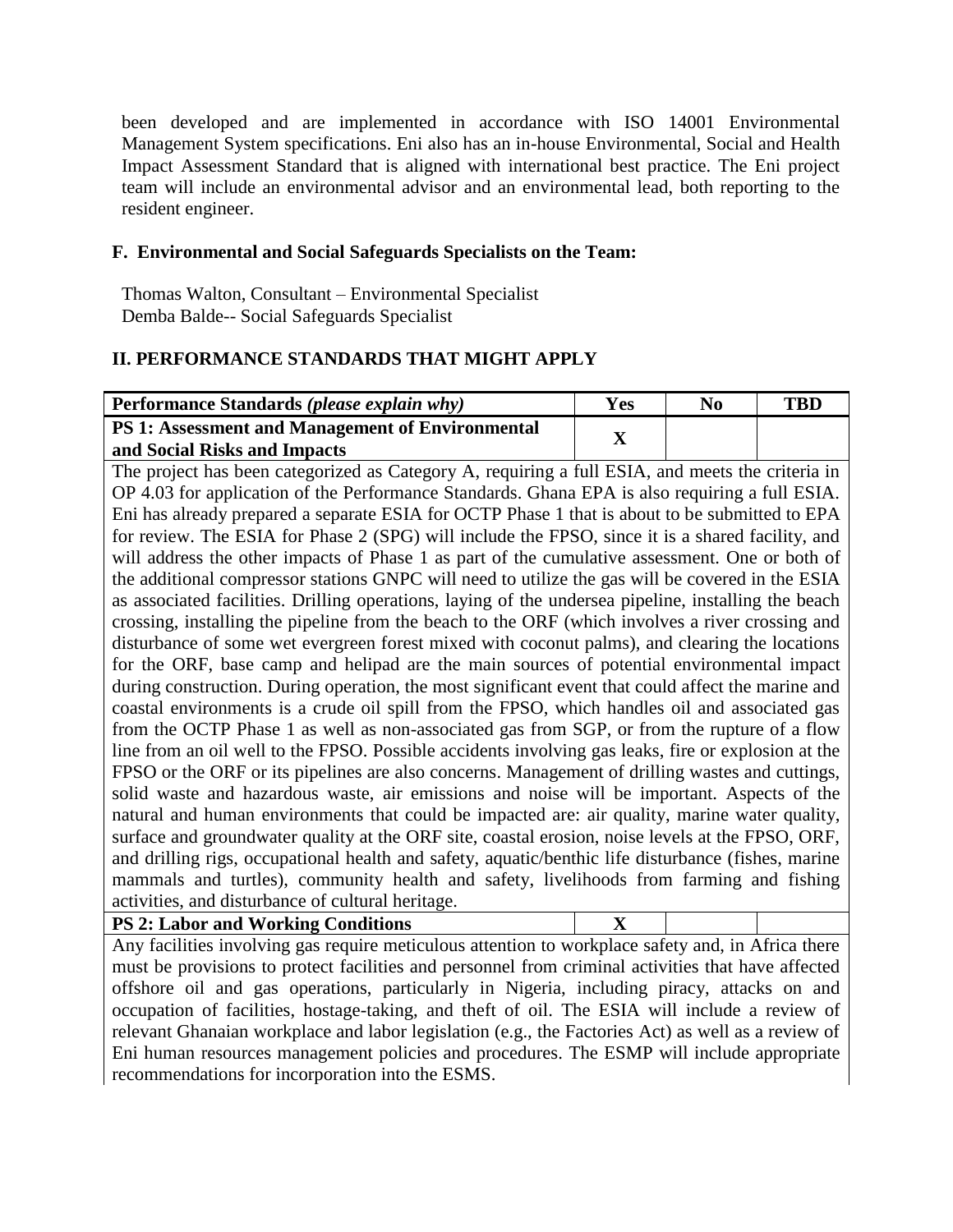| Performance Standards (please explain why)                                                                                                                                                          | Yes          | N <sub>0</sub> | <b>TBD</b> |  |
|-----------------------------------------------------------------------------------------------------------------------------------------------------------------------------------------------------|--------------|----------------|------------|--|
| <b>PS 3: Resource Efficiency and Pollution Prevention</b>                                                                                                                                           | $\mathbf X$  |                |            |  |
| Pollution prevention and response to accidents involving pollutant releases will be central                                                                                                         |              |                |            |  |
| concerns in the ESIA. Spill prevention plans and emergency response plans will be prepared in                                                                                                       |              |                |            |  |
| association with the ESIA. Since part of the project is located in the sea, all applicable                                                                                                          |              |                |            |  |
| conventions addressing marine pollution will be taken into account. WBG EHS Guidelines and                                                                                                          |              |                |            |  |
| good international industry practices will serve as references for development of the ESMP.                                                                                                         |              |                |            |  |
| PS 4: Community Health, Safety, and Security                                                                                                                                                        | $\mathbf X$  |                |            |  |
| Emergency Response Plans will need to be prepared and the potentially affected communities                                                                                                          |              |                |            |  |
| will need to be made aware of them. Security arrangements to protect the FPSO and to keep                                                                                                           |              |                |            |  |
| ships and fishing boats out of the restricted area need to be carefully planned, implemented and                                                                                                    |              |                |            |  |
| supervised to minimize conflict with fisher folk and other users of Gulf of Guinea waters.                                                                                                          |              |                |            |  |
| PS 5: Land Acquisition and Involuntary Resettlement                                                                                                                                                 | $\mathbf X$  |                |            |  |
| Eni is acquiring the land through voluntary sale after direct negotiation with owners rather than                                                                                                   |              |                |            |  |
| expropriation. However given the complexity of land ownership in Ghana, the large number of                                                                                                         |              |                |            |  |
| farmers who are not the actual owners but use the land under various traditional arrangements                                                                                                       |              |                |            |  |
| with the owners, and the presence of migrant fishermen who have only informal rights to occupy                                                                                                      |              |                |            |  |
| homes on the beach, it is sensible to apply PS5. Eni has already begun drafting a Resettlement                                                                                                      |              |                |            |  |
| Action Plan, following the guidelines in OP 4.12.                                                                                                                                                   |              |                |            |  |
| PS 6: Biodiversity Conservation and Sustainable                                                                                                                                                     | X            |                |            |  |
| <b>Management of Living Natural Resources</b>                                                                                                                                                       |              |                |            |  |
| The amount of habitat on the proposed ORF site that could be considered natural rather than                                                                                                         |              |                |            |  |
| already converted or, at best, modified, is small and should be avoidable in project design. The                                                                                                    |              |                |            |  |
| marine and coastal waters and their ecosystems provide habitat for fish of importance to local                                                                                                      |              |                |            |  |
| livelihoods and the economy as well as habitat for endangered sea turtle species and for marine                                                                                                     |              |                |            |  |
| mammals, some of which are endangered. Key issues to be addressed in the ESIA will be:                                                                                                              |              |                |            |  |
| prevention of pollution that could affect marine life or, via the tributary on site, the ecology of                                                                                                 |              |                |            |  |
| the Amansuri Estuary, and avoidance of disturbance to sea turtle nesting. Careful monitoring to<br>assess the effectiveness of mitigation measures and detect unforeseen impacts will be important. |              |                |            |  |
| <b>PS 7: Indigenous Peoples</b>                                                                                                                                                                     |              | $\mathbf X$    |            |  |
| No groups that meet the definition in PS7 have been identified in the project area.                                                                                                                 |              |                |            |  |
| <b>PS 8: Cultural Heritage</b>                                                                                                                                                                      |              |                |            |  |
|                                                                                                                                                                                                     | $\mathbf{X}$ |                |            |  |
| Preliminary investigations have determined that there is one deity that occupies two sacred<br>locations on the project site and may need to be resettled, with appropriate ceremonies. There are   |              |                |            |  |
| shrines on some of the properties that will be acquired.                                                                                                                                            |              |                |            |  |
| OP 7.50: Projects on International Waterways                                                                                                                                                        | $\mathbf X$  |                |            |  |
| The Gulf of Guinea is an international waterway. Riparian countries will need to be notified of                                                                                                     |              |                |            |  |
| the proposal to proceed with SGP. Notification can be most efficiently done via Ghana's                                                                                                             |              |                |            |  |
| representative on the Gulf of Guinea Commission.                                                                                                                                                    |              |                |            |  |

# **III. SAFEGUARDS PREPARATION PLAN**

A. Target date for the Quality Enhancement Review (QER), at which time the ESRS would be disclosed and the PAD-stage ISDS would be prepared: February 3, 2015.